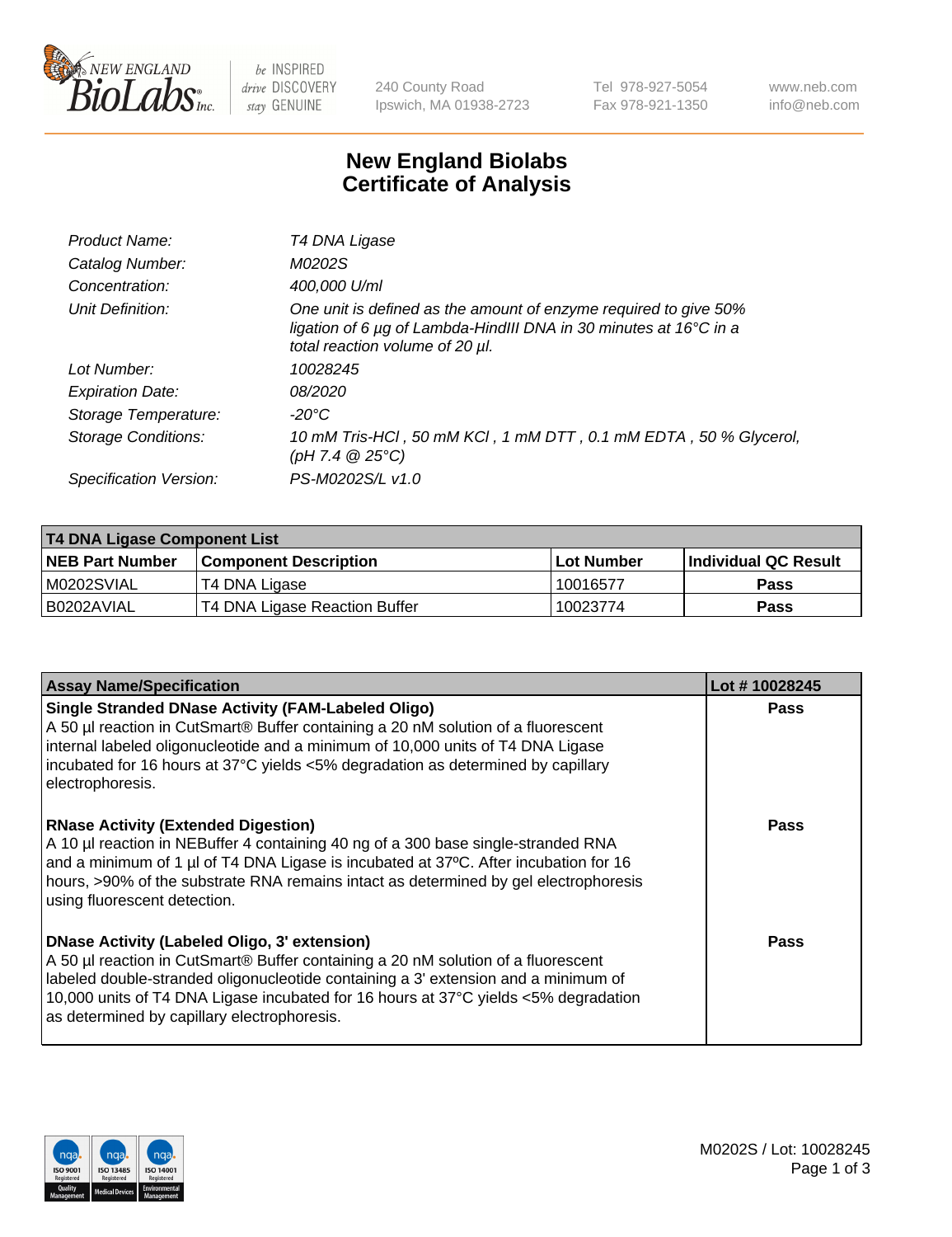

be INSPIRED drive DISCOVERY stay GENUINE

240 County Road Ipswich, MA 01938-2723 Tel 978-927-5054 Fax 978-921-1350

www.neb.com info@neb.com

| <b>Assay Name/Specification</b>                                                                                                                                                                                                                                                                                                                                                                                    | Lot #10028245 |
|--------------------------------------------------------------------------------------------------------------------------------------------------------------------------------------------------------------------------------------------------------------------------------------------------------------------------------------------------------------------------------------------------------------------|---------------|
| <b>DNase Activity (Labeled Oligo, 5' extension)</b><br>A 50 µl reaction in CutSmart® Buffer containing a 20 nM solution of a fluorescent<br>labeled double-stranded oligonucleotide containing a 5' extension and a minimum of<br>10,000 units of T4 DNA Ligase incubated for 16 hours at 37°C yields <5% degradation<br>as determined by capillary electrophoresis.                                               | <b>Pass</b>   |
| <b>Double Stranded DNase Activity (Labeled Oligo)</b><br>A 50 µl reaction in CutSmart® Buffer containing a 20 nM solution of a fluorescent<br>labeled double-stranded oligonucleotide containing a blunt end and a minimum of<br>10,000 units of T4 DNA Ligase incubated for 16 hours at 37°C yields <5% degradation<br>as determined by capillary electrophoresis.                                                | <b>Pass</b>   |
| <b>Endonuclease Activity (Nicking)</b><br>A 50 µl reaction in NEBuffer 1 containing 1 µg of supercoiled PhiX174 DNA and a<br>minimum of 2000 units of T4 DNA Ligase incubated for 4 hours at 37°C results in <10%<br>conversion to the nicked form as determined by agarose gel electrophoresis.                                                                                                                   | <b>Pass</b>   |
| <b>Exonuclease Activity (Radioactivity Release)</b><br>A 50 µl reaction in NEBuffer 1 containing 1 µg of a mixture of single and<br>double-stranded [3H] E. coli DNA and a minimum of 2000 units of T4 DNA Ligase<br>incubated for 4 hours at 37°C releases <0.1% of the total radioactivity.                                                                                                                      | Pass          |
| <b>Ligation and Recutting (Terminal Integrity, Digested DNA)</b><br>A 20 µl reaction in 1X T4 DNA Ligase Reaction Buffer containing 2 µg of Lambda<br>DNA-HindIII Digest and a minimum of 4000 units of T4 DNA Ligase incubated for 16<br>hours at 37°C results in >95% ligation of the DNA fragments as determined by agarose<br>gel electrophoresis. Of these ligated fragments, >95% can be recut with HindIII. | <b>Pass</b>   |
| <b>Non-Specific DNase Activity (16 Hour)</b><br>A 50 µl reaction in NEBuffer 1 containing 1 µg of CIP-treated Lambda-HindIII DNA and<br>a minimum of 2000 units of T4 DNA Ligase incubated for 16 hours at 37°C results in a<br>DNA pattern free of detectable nuclease degradation as determined by agarose gel<br>electrophoresis.                                                                               | <b>Pass</b>   |
| <b>Protein Concentration (A280)</b><br>The concentration of T4 DNA Ligase is 0.4 mg/ml +/- 10% as determined by UV<br>absorption at 280 nm. Protein concentration is determined by the Pace method using<br>the extinction coefficient of 57,675 and molecular weight of 55,292 daltons for T4<br>DNA Ligase (Pace, C.N. et al. (1995) Protein Sci., 4, 2411-2423).                                                | Pass          |
| <b>Protein Purity Assay (SDS-PAGE)</b><br>T4 DNA Ligase is ≥ 95% pure as determined by SDS-PAGE analysis using Coomassie Blue<br>detection.                                                                                                                                                                                                                                                                        | Pass          |